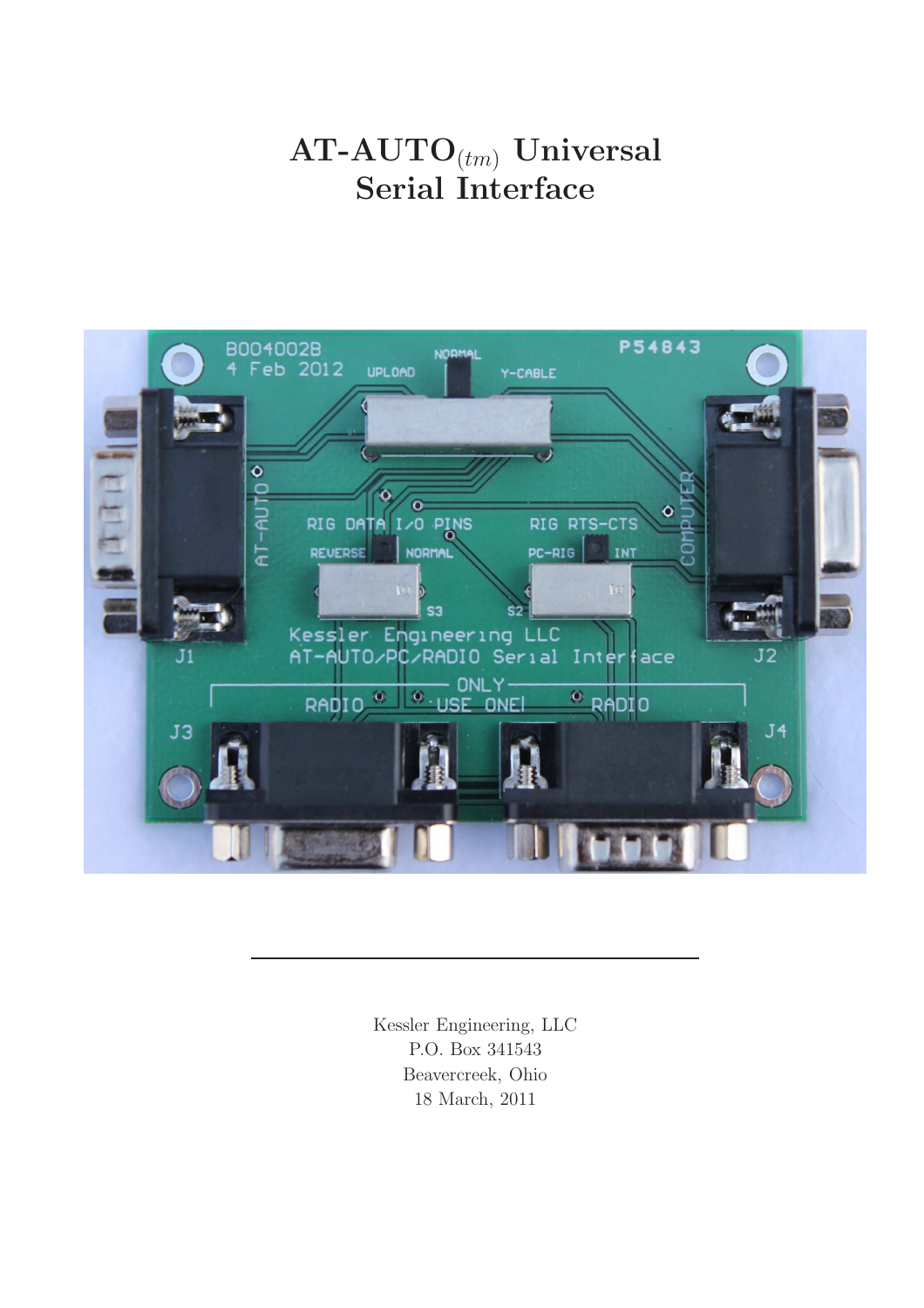## Thank-You!

At Kessler Engineering, we endeavor to make your ham radio hobby more enjoyable and trust that our products will bring you many years of faithful service. We **Thank-You** for the confidence that you have placed in us and in our products.  $73!$ 

> Dr. Donald J. Kessler, Ph.D., President, Kessler Engineering, LLC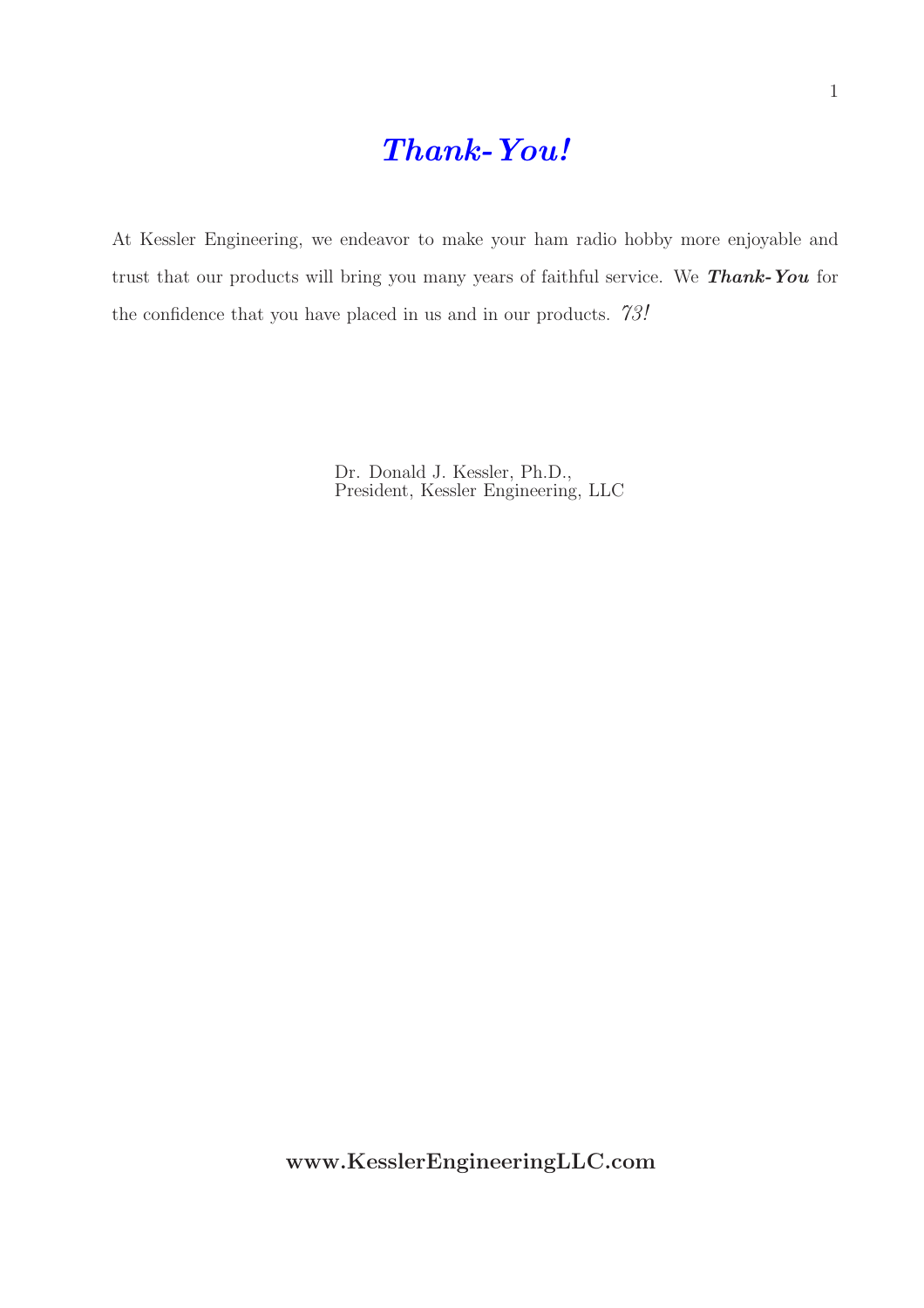# Introduction

The  $AT-AUTO_{(tm)}$  is an automatic antenna tuner capable of utilizing frequency information available from the serial data ports of most modern amateur HF radios. While the RS-232 protocol is itself well defined, there exists significant variation amongst the various amateur radio equipment manufacturers in their respective radio's implementations of RS-232 serial data ports. For example, some manufacturers swap the transmit and receive data pins, some use male connectors, others use female connectors. Some radios require hardware handshaking (RTS/CTS) while others ignore it completely. In short, there has been no consistent or "standard" serial data port implementation with respect to amateur radio manufacturers. In order to support a growing number of radio types, serial data cables unique to a particular brand or model had to be made available.

The Universal Serial Interface (USI) is Kessler Engineering's attempt to address the radio - serial port variations and make it consistent and simple to interface the  $AT-AUTO_{(tm)}$  with any of these radios, without requiring special cabling. The USI uses "standard" 9-pin serial data cables and is switch-configurable to work with any of these various radio serial port configurations.

The USI also permits uploading new  $AT-AUTO_{(tm)}$  without the need to physically disconnect any of the RS-232 data cables. It also includes a built-in "Y-Cable" capability, whereby a switch setting enables sharing the radio's serial data with several devices (PC and  $AT-AUTO_{(tm)}),$  etc.

#### www.KesslerEngineeringLLC.com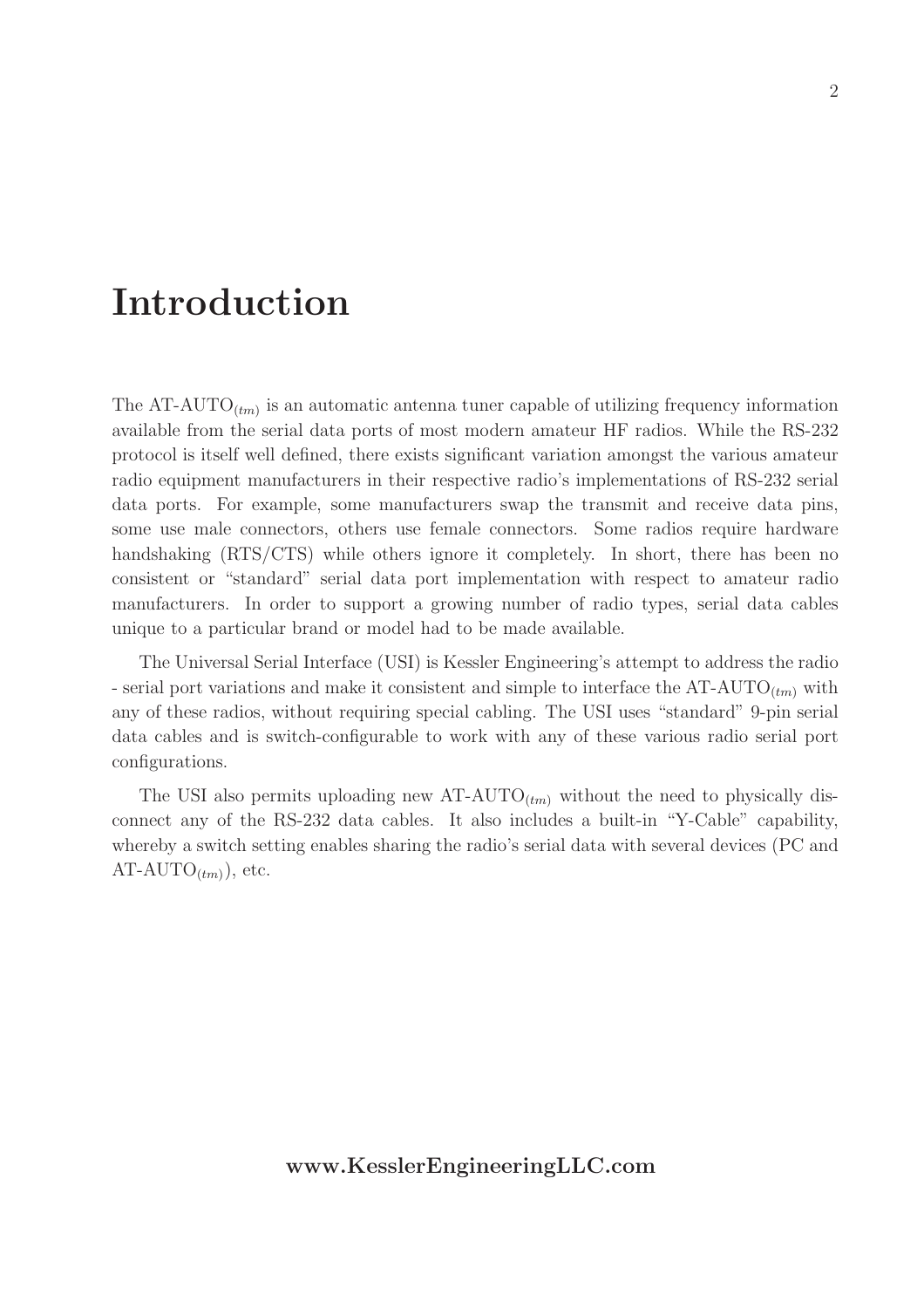### 1.1 Overview

A schematic diagram of the Universal Serial Interface is shown in Figure 1.1 and a connection diagram is shown in Figure 1.2.

The USI features three switches: The USI Function switch, the Data I/O switch, and the Data Handshake switch.

The **Function** switch is located at the top of the USI and has three settings: **UPLOAD**,  $NORMAL$ , and  $Y-CABLE$  and operates as follows:

**UPLOAD** connects the AT-AUTO<sub>(tm)</sub> directly to the PC's RS-232 serial port and electrically isolates them from the radio's serial data port, permitting the user to upload new AT-AUTO<sub> $(t_m)$ </sub> firmware without the need to physically remove any of the serial data cables.

**NORMAL** connects the AT-AUTO<sub>(tm)</sub> directly to the radio's RS-232 serial port and electrically isolates them from the PC's serial data port, enabling the  $AT-AUTO_{(tm)}$  to directly query and follow changes in the radio's operating frequency.

Y-CABLE connects the PC's serial port directly to the radio's RS-232 serial port and also connects the AT-AUTO' $s_{(tm)}$  serial data receive line. In this setting the PC is able to directly control the radio via the radio's serial data port, and enables the  $AT-AUTO_{(tm)}$  to intercept serial data sent from the radio to the PC, permitting it to automatically follow changes in the radio's operating frequency.

The USI Data I/O switch is located below and to the left of the Function switch. This switch is enables electrically swapping the serial data transmit and serial data receive pins for those radios that do so. Place this switch to the **REVERSE** position when attempting to use a radio with swapped data pins.

The USI Data Handshake switch is located below and to the right of the Function switch. This switch has two positions labled **PC-RIG**, **INT**. The AT-AUTO<sub>(tm)</sub> does not employ serial data handshaking, however some radios will not respond to any commands unless the radio's cleared-to-send (CTS) input is asserted. Placing this switch to the  $INT$ (internal) position will electrically connect the radio's request-to-send (RTS) output directly to the radio's CTS input and thereby enable the radio to send serial data (if waiting for CTS to be asserted). This is the "normal" recommended position. Setting the Data Handshake switch to  $PC\text{-}RIG$ , enables RTS/CTS control between the PC and the radio.

#### www.KesslerEngineeringLLC.com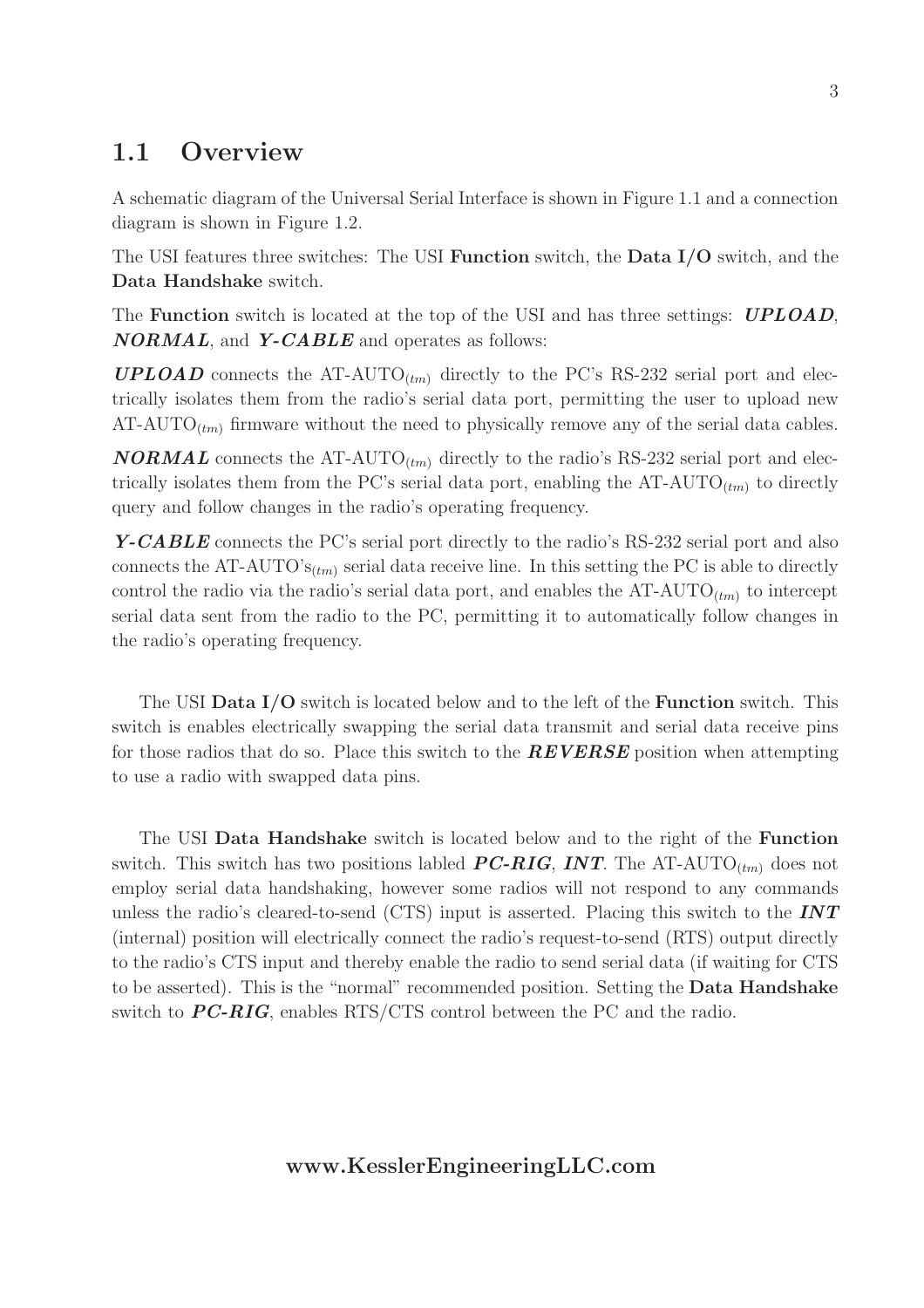

Figure 1.1: AT-AUTO $_{(tm)}$  Universal Serial Interface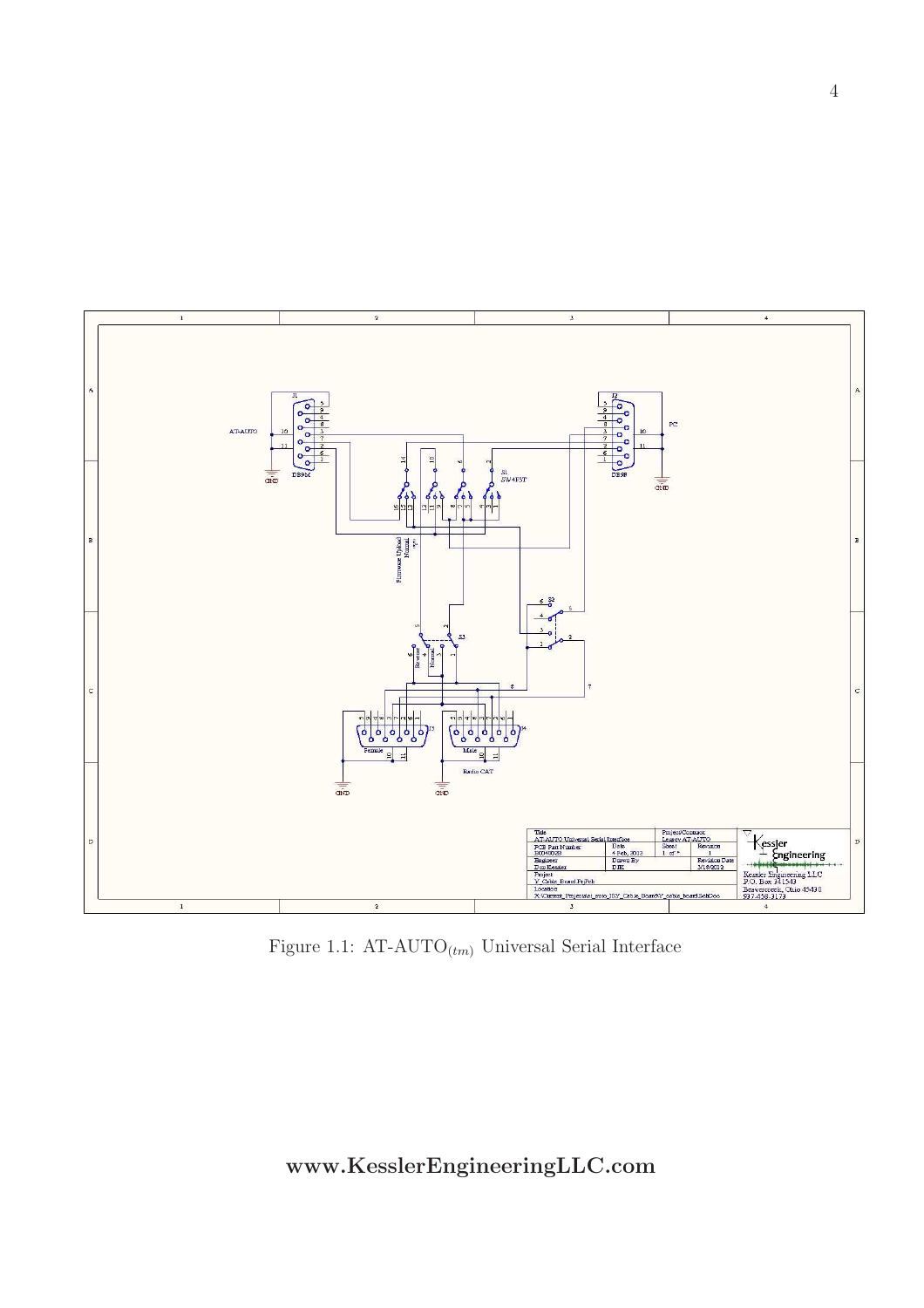## 1.2 Connecting the USI

The USI is delivered with three identical 9-pin straight-through serial cables. Use only straight-through serial cables with the USI. Begin by connecting one of the serial cables to the radio's serial port (often labeled "CAT"). Then connect the free end of that cable to either of the USI's connectors marked "RADIO."

Using the two remaining serial cables, connect the  $AT-AUTO_{(tm)}$  to the connector marked "AT-AUTO", and the computer to the connector marked "COMPUTER."



Figure 1.2: Universal Serial Interface Hookup Diagram

#### www.KesslerEngineeringLLC.com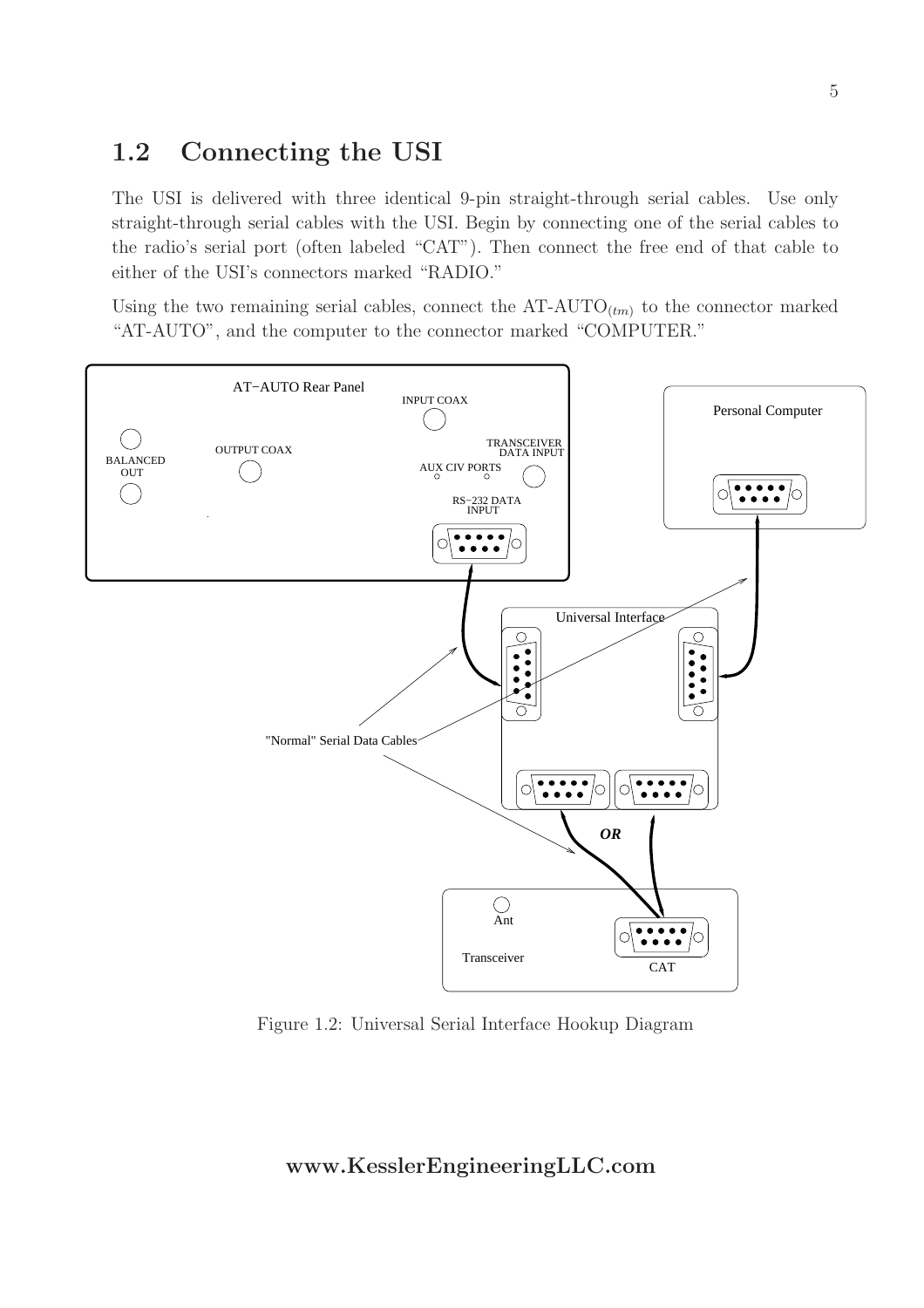### 1.3 Suggested Switch Settings

Under normal circumstances the **Data I/O** switch should be set to **NORMAL**. If the radio's serial data I/O pins are swapped, place this switch in the **REVERSE** position. You will need to consult your radio's instruction manual for this information.

The AT-AUTO<sub>(tm)</sub> does not issue hardware flow control signals (RTS/CTS). Therefore **Data Handshake** should be switched to **INT** whenever the AT-AUTO<sub>(tm)</sub> is to send query commands to the radio. However, when the radio is to be under computer control, this switch may be set to  $PC\text{-}RIG$  position if necessary to prevent data buffer problems.

To upload firmware to the AT-AUTO<sub>(tm)</sub>, switch the **Function** switch to the **UPLOAD** position. When set to the **UPLOAD**, the settings of the **Data I/O** and **Data Handshake** switches will have no effect.

When using just the AT-AUTO<sub>(tm)</sub> and the radio, place the **Function** switch to the **NOR**-**MAL** position. This enables the AT-AUTO<sub> $(tm)$ </sub> to query the radio's frequency. When in this position, the computer will not have any effect on the operation of the  $AT-AUTO_{(tm)}$ or the radio. Place the **Function** switch to the  $Y-CABLE$  position to enable the computer to control the radio and permit the  $AT-AUTO_{(tm)}$  to "intercept" and follow the radio's frequency data sent to the computer.

NOTE: Some radios such as the Yaesu FT-990, and FT-1000 are incompatible with Y-**CABLE** operation and yield erratic and unpredictable results. Do not use the  $Y\text{-}CABLE$ setting when using the FT-1000, etc.

NOTE: The Elecraft K2 uses a NON-standard serial port. Damage to the K2 will result if connecting the K2 to a standard serial port. DO NOT use the USI with the Elecraft K2.